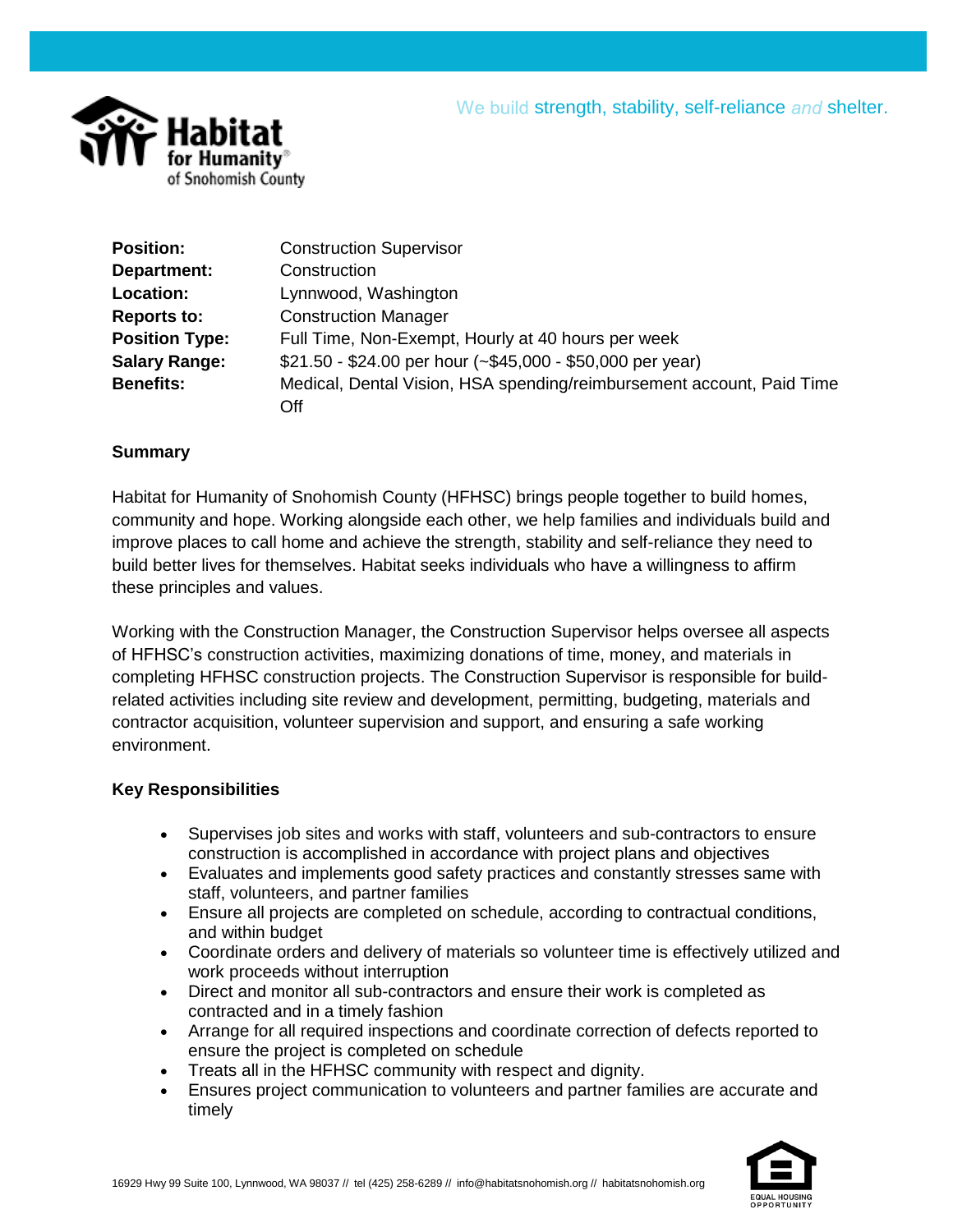



- Help create meaningful build experiences for volunteers and partner families
- Build and maintain community of licensed professionals needed to successfully complete projects
- Other responsibilities as assigned by the Construction Manager

## **Essential Qualifications**

- Have a passion for building and repairing homes and sharing that with others in helping the Snohomish County community
- High school degree or equivalent
- At least five years of experience as a home builder or contractor, or additional experience working for one in various phases of home building project management
- At least three years of supervisory experience preferred
- Experience working with volunteers preferred
- Extensive knowledge of building and repairing homes, from planning through completion
- Extensive knowledge of tools, supplies and materials involved in the home building process
- Ability to forecast and track costs, keeping projects on budget
- Excellent verbal and written communication, and personal interaction skills
- Ability to guide and teach others
- Ability to form and maintain strong, productive relationships with people from a variety of organizations and backgrounds
- Ability to be a member of a team, leading within the scope of the position and contributing whenever possible
- Basic computer skills with MS Office applications
- A personal vehicle for business use, with insurance and an acceptable driving record
- Background check required.

# **Physical Demands**

Work is often done outdoors on construction sites, in un-air conditioned spaces, in various types of weather. Work is physically demanding and requires significant attention to safety and work methods to be done effectively. To successfully perform the essential duties of this position, an individual must be able stand for long periods of time and walk throughout the day. This position requires individuals to use arms, legs, and moving of the whole body, doing climbing, lifting, walking, stooping, pushing, pulling, and handling materials. Individuals must be able to visually inspect materials, lift and carry up to 50 pounds on occasion, and operate heavy equipment and hand and power tools. Travel requirements include regular site visits and collecting materials required for build. Regular attendance is an essential function of the job. Reasonable